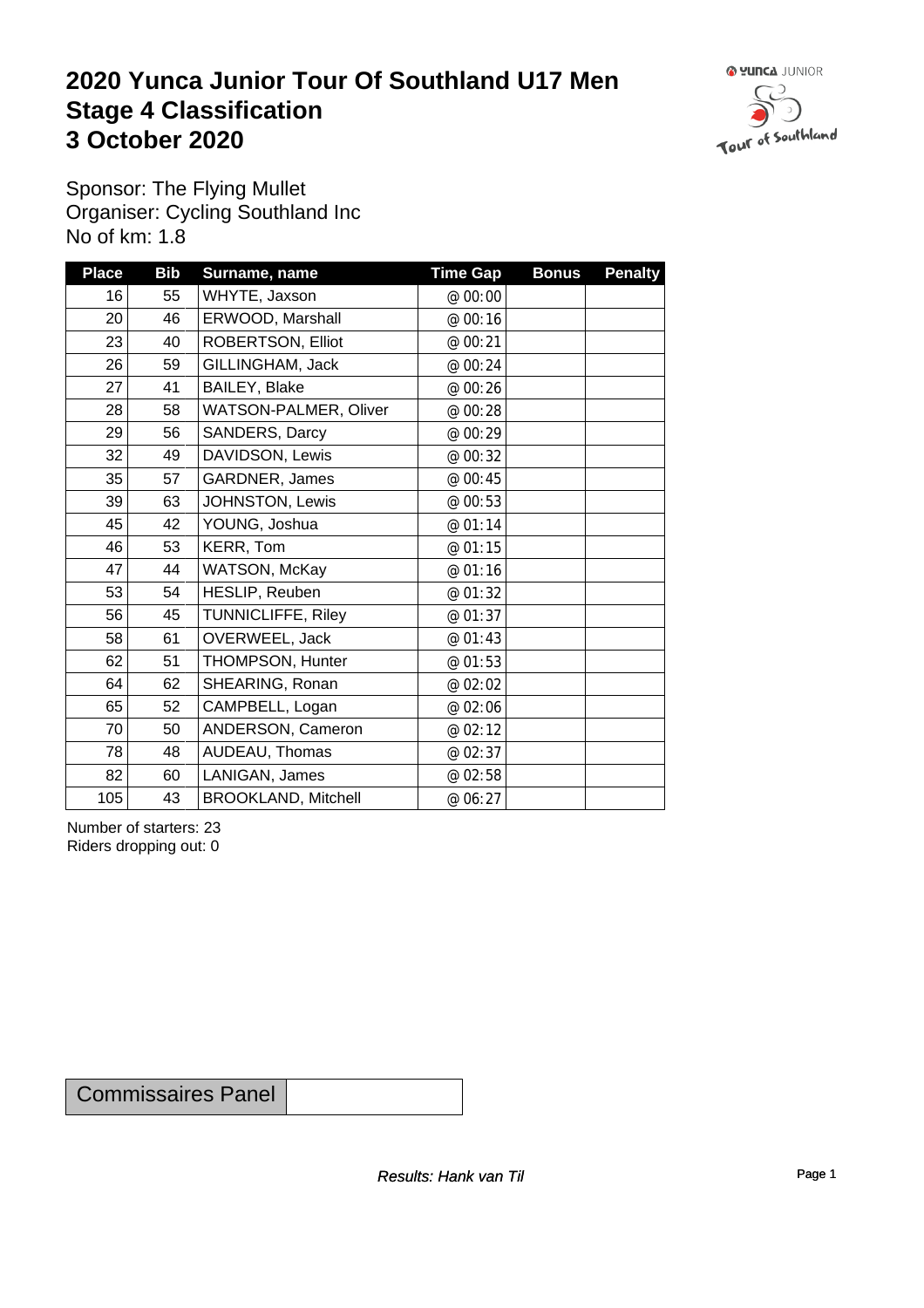## **2020 Yunca Junior Tour Of Southland U17 Men General Classification (Stage 4)**<br> **3 October 2020 3 October 2020**



Organiser: Cycling Southland Inc

| <b>Place</b>   | <b>Bib</b> | Surname, name                | <b>Time Gap</b> |
|----------------|------------|------------------------------|-----------------|
| 1              | 55         | WHYTE, Jaxson                | 3:09:39         |
| $\overline{2}$ | 46         | ERWOOD, Marshall             | @ 00:05         |
| 3              | 57         | GARDNER, James               | @ 00:17         |
| 4              | 40         | ROBERTSON, Elliot            | @ 00:23         |
| 5              | 58         | <b>WATSON-PALMER, Oliver</b> | @ 00:24         |
| 6              | 59         | GILLINGHAM, Jack             | @ 00:25         |
| 7              | 41         | BAILEY, Blake                | @ 00:26         |
| 8              | 56         | SANDERS, Darcy               | @ 00:33         |
| 9              | 49         | DAVIDSON, Lewis              | @ 03:27         |
| 10             | 44         | WATSON, McKay                | @ 03:35         |
| 11             | 54         | HESLIP, Reuben               | @ 04:08         |
| 12             | 62         | SHEARING, Ronan              | @ 14:08         |
| 13             | 53         | KERR, Tom                    | @ 16:33         |
| 14             | 63         | JOHNSTON, Lewis              | @ 16:55         |
| 15             | 52         | CAMPBELL, Logan              | @ 26:58         |
| 16             | 42         | YOUNG, Joshua                | @ 27:34         |
| 17             | 61         | OVERWEEL, Jack               | @ 29:00         |
| 18             | 60         | LANIGAN, James               | @ 30:33         |
| 19             | 51         | THOMPSON, Hunter             | @ 38:21         |
| 20             | 45         | <b>TUNNICLIFFE, Riley</b>    | @ 40:30         |
| 21             | 50         | ANDERSON, Cameron            | @ 53:00         |
| 22             | 43         | <b>BROOKLAND, Mitchell</b>   | @ 1:10:49       |
| 23             | 48         | AUDEAU, Thomas               | @ 1:21:41       |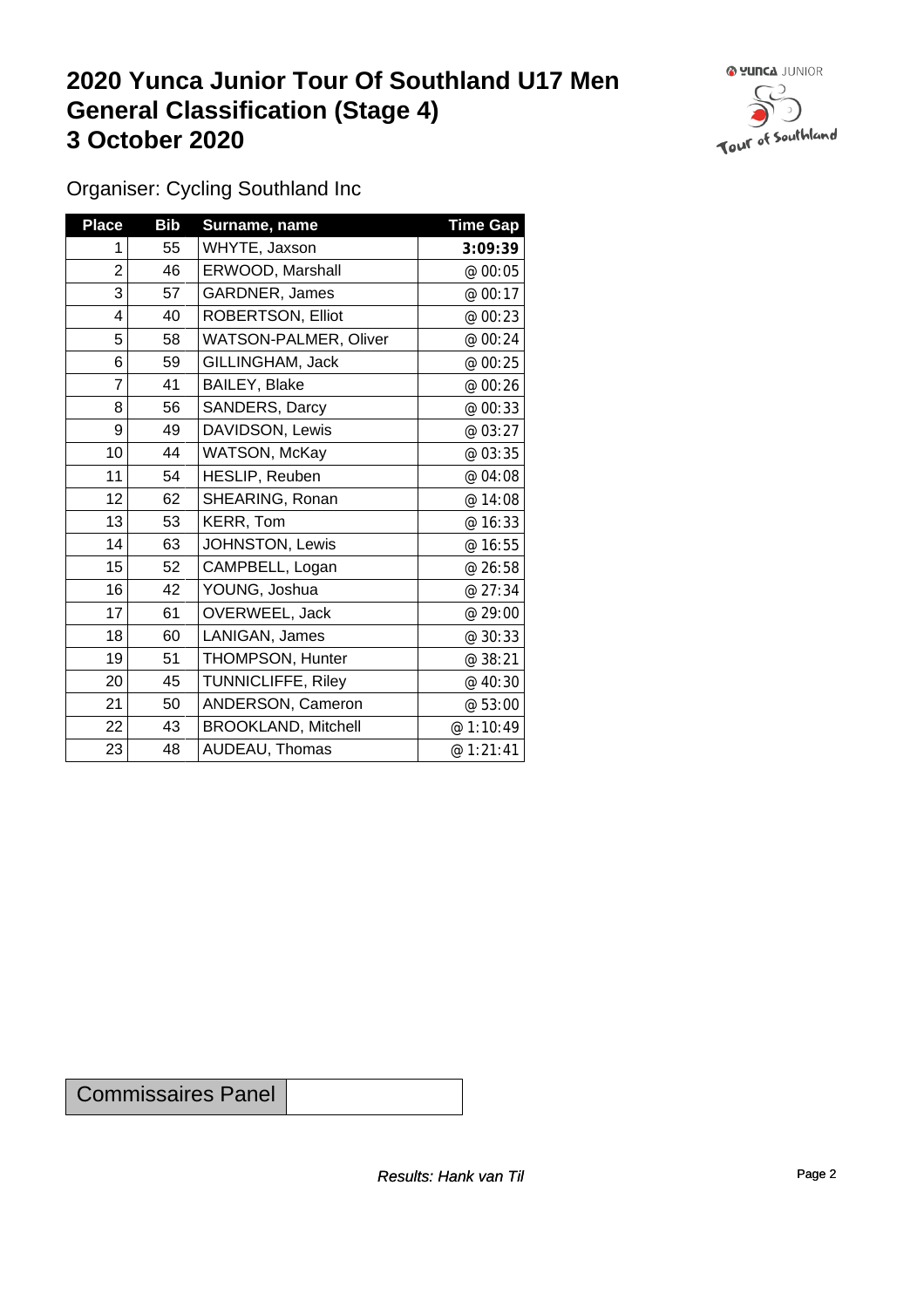## **2020 Yunca Junior Tour Of Southland U17 Men Sprint Classification (Stage 4) 3 October 2020**



Organiser: Cycling Southland Inc

| Place |     | Bib Surname, name            | <b>Points</b> |
|-------|-----|------------------------------|---------------|
|       | 58  | <b>WATSON-PALMER, Oliver</b> | 10            |
|       | 56  | <b>SANDERS, Darcy</b>        |               |
|       | -46 | <b>ERWOOD, Marshall</b>      |               |
|       | 57  | GARDNER, James               |               |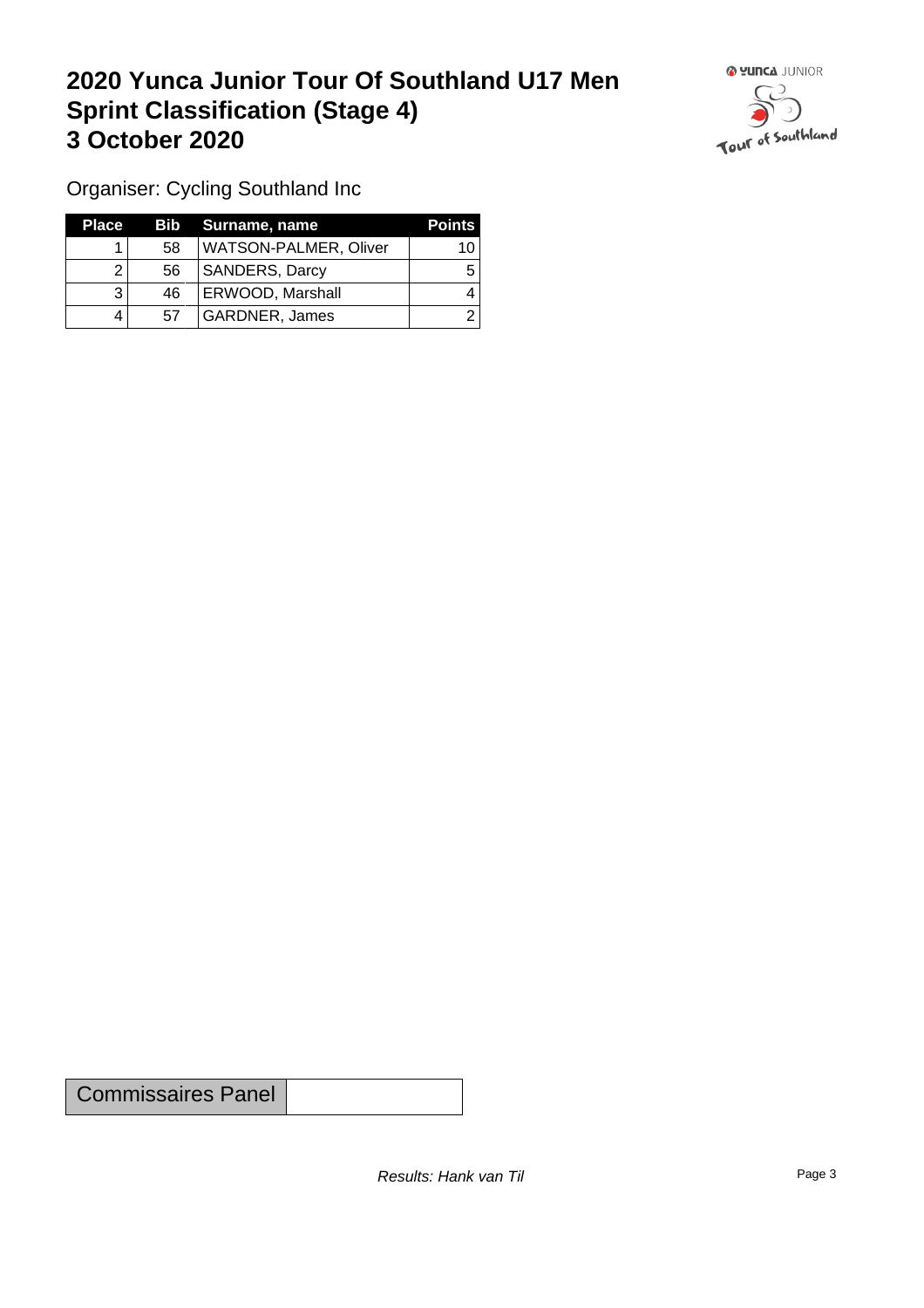## **2020 Yunca Junior Tour Of Southland U17 Men KOM Classification (Stage 4) 3 October 2020**



Organiser: Cycling Southland Inc

| <b>Place</b>   | Bib | Surname, name                | <b>Points</b> |
|----------------|-----|------------------------------|---------------|
|                | 55  | WHYTE, Jaxson                | 4             |
| 2              | 57  | GARDNER, James               | 4             |
| 3              | 58  | <b>WATSON-PALMER, Oliver</b> | 4             |
| 4              | 46  | ERWOOD, Marshall             | 2             |
| 5              | 59  | GILLINGHAM, Jack             | າ             |
| 6              | 62  | SHEARING, Ronan              | っ             |
|                | 40  | <b>ROBERTSON, Elliot</b>     |               |
| 8              | 56  | SANDERS, Darcy               |               |
| 9 <sup>1</sup> | 44  | WATSON, McKay                |               |